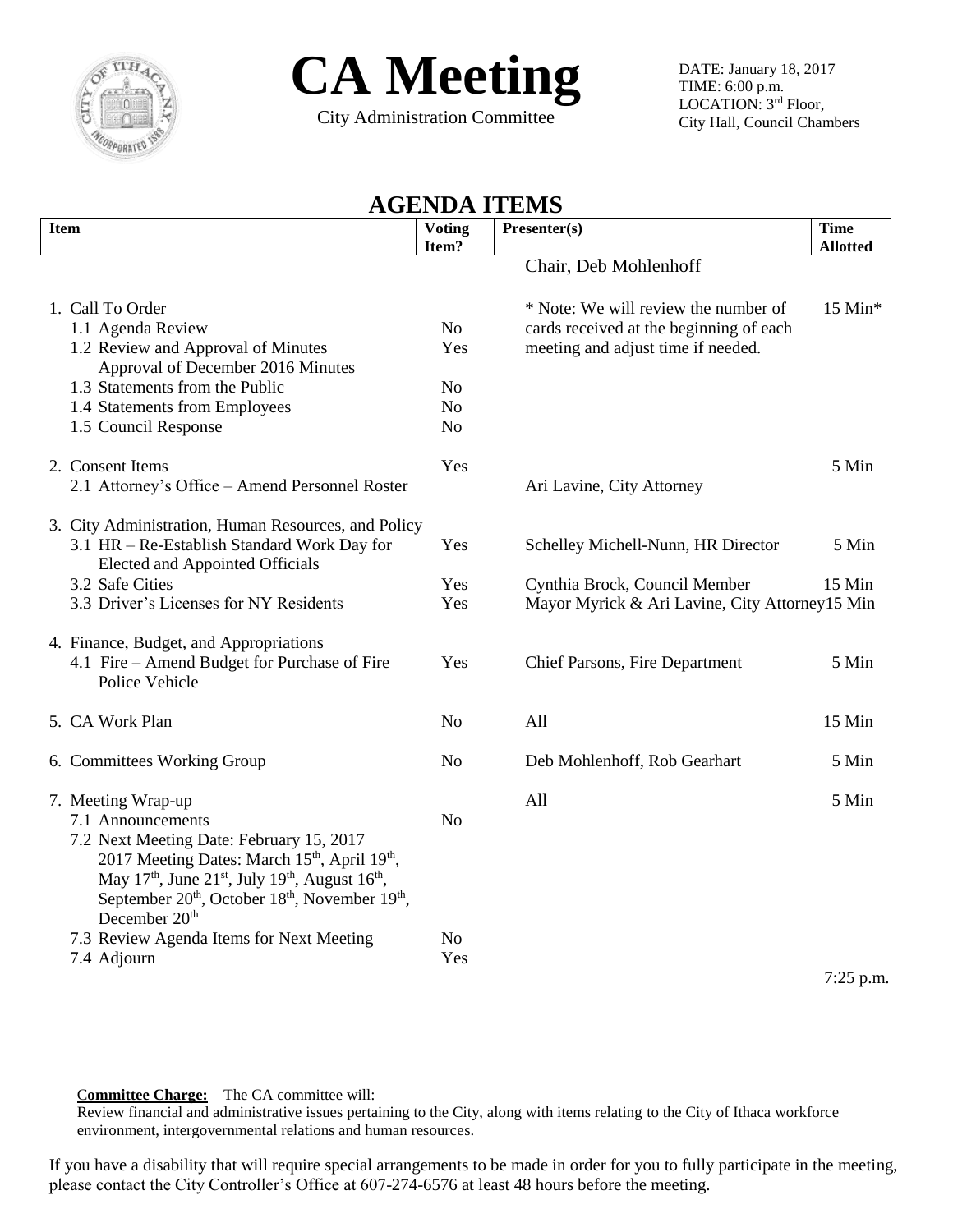### **2. Consent 1. Attorney's Office - Amendment to Personnel Roster**

WHEREAS, the City Attorney's Office requests that the workweek for one Assistant City Attorney be reduced from 40 hours per week to 32 hours per week; and

WHEREAS, the City Attorney is confident that this reduction will nonetheless enable the City Attorney's Office to support the City's needs; now, therefore, be it

**RESOLVED,** That effective February 5, 2017, the workweek of one Assistant City Attorney position be and hereby is reduced from forty (40) hours/week to thirty-two (32) hours/week pursuant to the employee's request, and be it further

**RESOLVED,** That for the sole purpose of determining days worked reportable to the New York State and Local Employees' Retirement System, the standard workday for this position shall be established at six and four/tenths (6.4) hours per day (thirty-two (32) hours per week).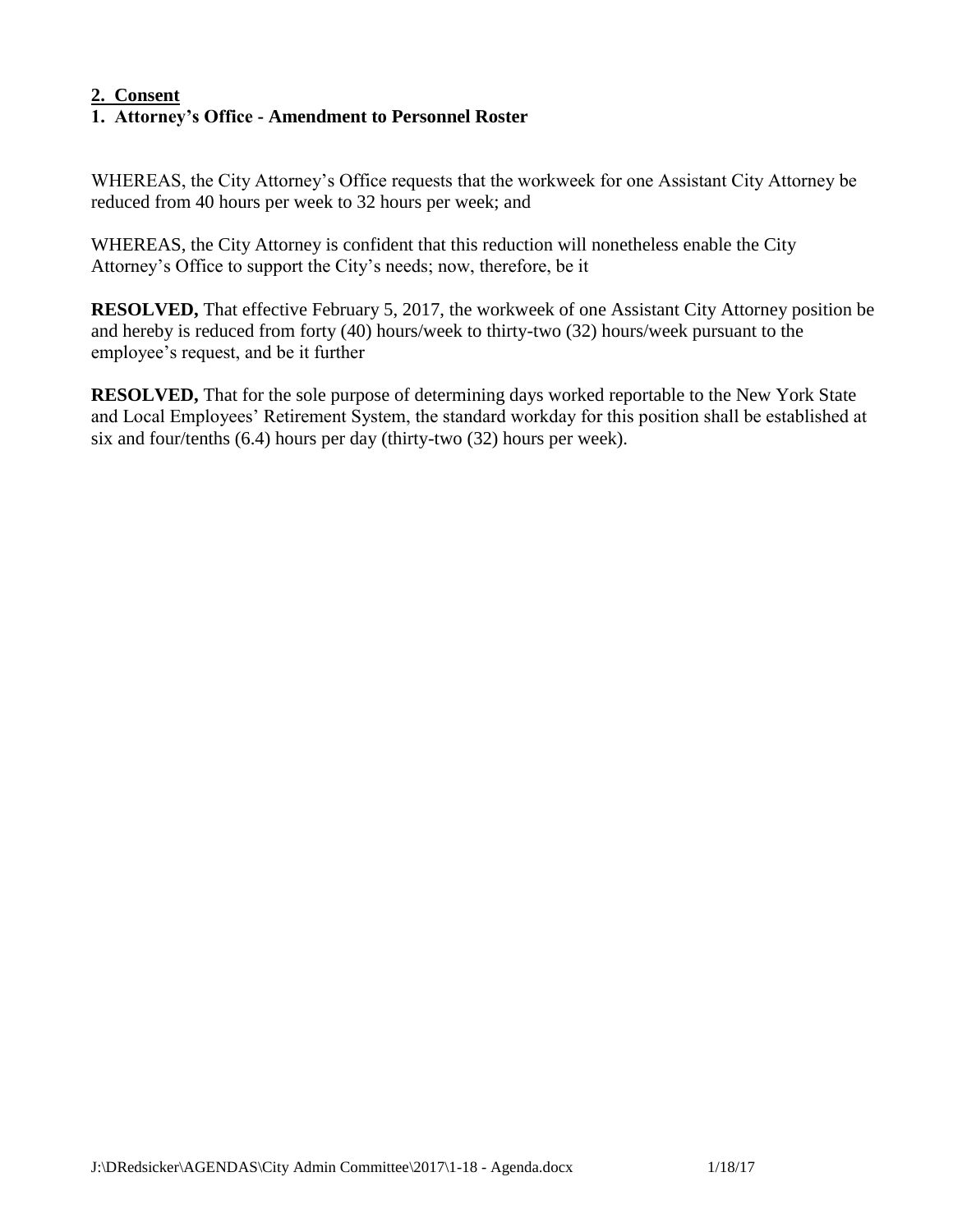#### **3. City Administration, Human Resources, and Policy**

# **.1 Human Resources – Re-Establish the Standard Work Day for Elected and Appointed Officials**

WHEREAS, the New York State Local Retirement System Regulation 315.4 requires that all participating employers pass a Resolution for all paid elected and appointed officials, who are members of the retirement system at the start of their new term or subsequent terms, and

WHEREAS, the Mayor and his appointed City Attorney's new term began on January 1, 2016 and appointed the Chief of Staff on May 1, 2016; now therefore be it

**RESOLVED,** That Common Council hereby re-establishes the following standard workdays for the sole purpose of determining days worked reportable to the New York State and Local Employees' Retirement System:

### **Eight (8) hour workday; Forty (40) hour workweek**

Mayor City Attorney Chief of Staff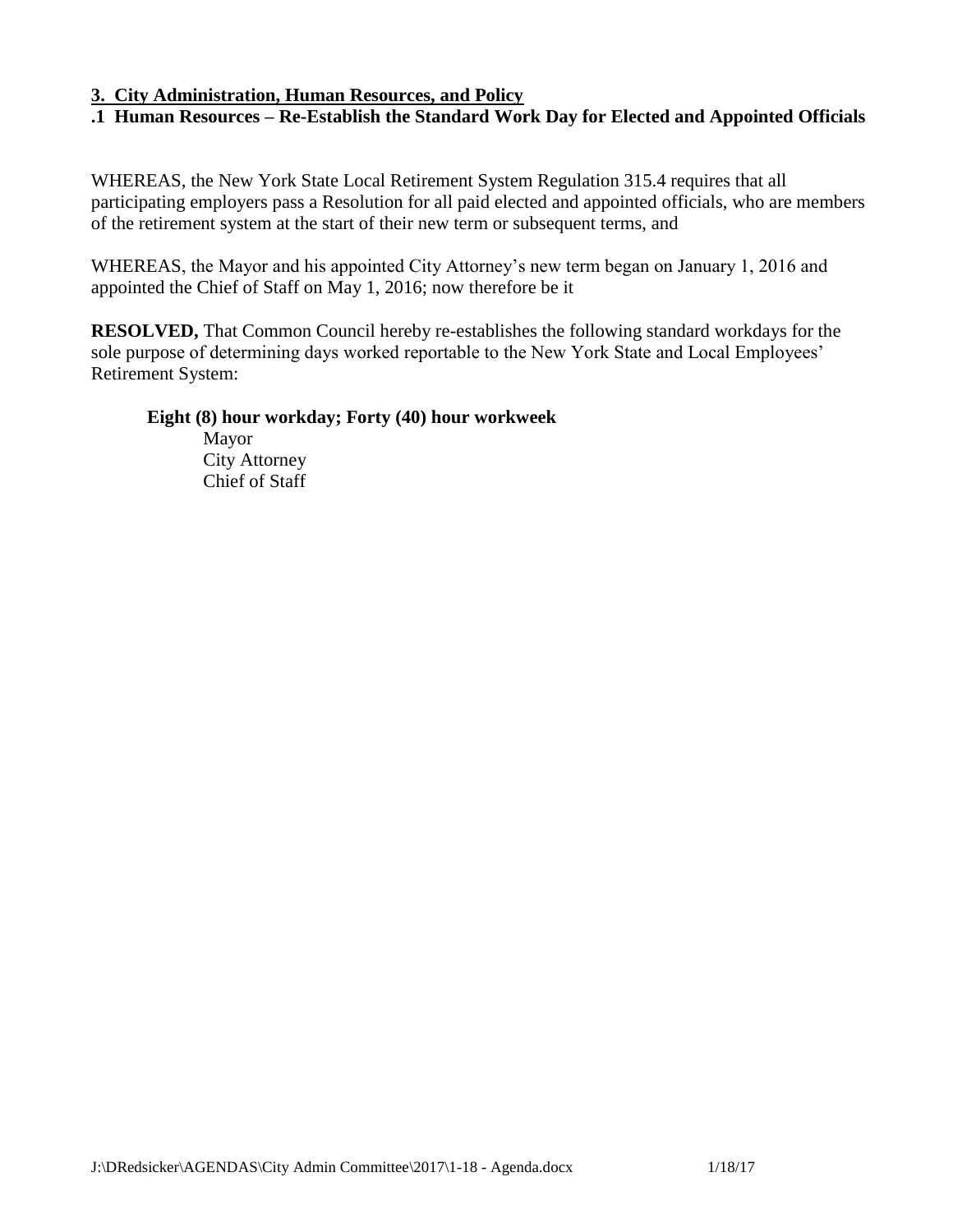## **3. City Administration, Human Resources, and Policy**

## **.2 Safe Cities**

 $\overline{a}$ 

WHEREAS, following the presidential election on November 8, 2016, the City of Ithaca's Mayor and Common Council hereby reaffirm and express the core values of our City: creating a climate of welcome and inclusiveness, protecting and preserving the values of democracy and freedom, and respect for human dignity and human rights, and

WHEREAS, this expression and reaffirmation of welcome and inclusiveness is made in response to President-elect Trump's vow to deport 11 million immigrants, specifically identifying Latino/as and undocumented immigrants, and further establishing a registry of Muslims, and

WHEREAS, on  $\text{July } 10, 1985^1$ , in response to the El Salvadoran and Guatemalan refugee crisis, Common Council declared the City of Ithaca a "Sanctuary City" for Salvadoran and Guatemalan refugees fleeing the general conditions of persecution and pervasive violence to life and person in their homelands, establishing it to protect and maintain the human rights for Ithaca's citizens and for all who come within its borders, directing that "except as otherwise provided by law, that neither the City Administration nor any member of Common Council, or any city committee, nor any department head or city employee, when acting in that capacity or as an agent of the City, take any action contrary to the safety and welfare" of refugees who have gained entrance into the United States of America, including an act which would subject the refugee to arrest by the Immigration and Naturalization Service (now U.S. Immigration and Customs Enforcement), or of others because of their involvement in, or support of, providing sanctuary, and

WHEREAS, on April 4, 2007<sup>2</sup>, in response to a dramatic increase in enforcement of immigration laws in New York and elsewhere, Common Council encouraged the Ithaca Police Department to continue its practice of non-involvement in enforcement of federal immigration laws, and further requested IPD to treat the enforcement of federal immigration laws as a function of federal law enforcement agencies, except when specifically requested to be involved in particularized suspicion of criminal activity other than the mere presence of an individual in the City of Ithaca, and further encouraged every effort to maintain City of Ithaca Police Department standards to ensure humane, respectful and legally proper treatment of all involved, in accordance with the principles described herein, and

WHEREAS, the City of Ithaca is committed in its responsibility to protect the vulnerable to the fullest extent practicable, thereby desiring to extend protections already provided to refugees to undocumented individuals so that all may live without fear that forcible deportation may result from everyday interactions with City law enforcement, staff, committee members or elected officials, allowing all to live fully and productively as members of the Ithaca community; now, therefore, be it

**RESOLVED,** That the Mayor and Common Council hereby direct that, except as otherwise provided by law, no City employee, elected official, or any city committee, when acting in that capacity or as an agent of the City, take any action which could reasonably be anticipated to subject an undocumented individual, except undocumented individuals falling within "Priority 1" of the Homeland Security

J:\DRedsicker\AGENDAS\City Admin Committee\2017\1-18 - Agenda.docx 1/18/17

 $1$  City of Ithaca Common Council Minutes. July 10, 1985. pages 4-6. [https://lfweb.tompkins](https://lfweb.tompkins-co.org/WebLink/DocView.aspx?dbid=13&id=389761&page=1&cr=1)[co.org/WebLink/DocView.aspx?dbid=13&id=389761&page=1&cr=1](https://lfweb.tompkins-co.org/WebLink/DocView.aspx?dbid=13&id=389761&page=1&cr=1)

<sup>&</sup>lt;sup>2</sup> City of Ithaca Common Council Minutes. April 4, 2007. pages 10-1[1 https://lfweb.tompkins](https://lfweb.tompkins-co.org/weblink/13/doc/390199/Page1.aspx)[co.org/weblink/13/doc/390199/Page1.aspx](https://lfweb.tompkins-co.org/weblink/13/doc/390199/Page1.aspx)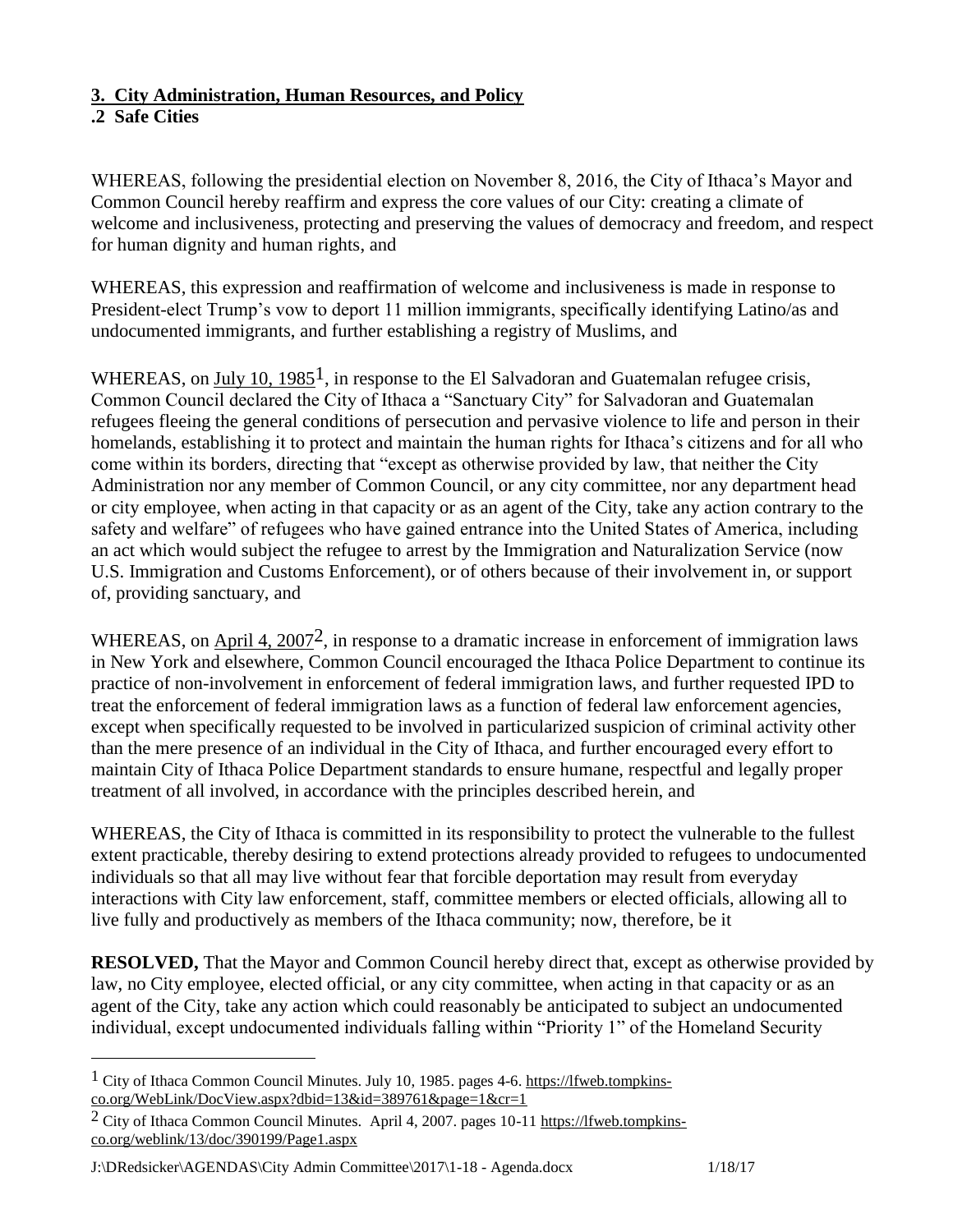Priority Enforcement Program established in the November 20, 2014 memorandum by Secretary of Homeland Security Jeh Charles Johnson,  $3$  to arrest by the U.S. Immigration and Customs Enforcement, or of others because of their involvement in, or support of the undocumented individual, and, be it further

**RESOLVED,** That City departments, including health and safety law enforcement departments, are directed to incorporate such policies into their standard training and operational procedures outlining these protections and directing compliance by City employees, and, be it further

**RESOLVED,** That the City Clerk send copies of this resolution to Senators Charles Schumer and Kirsten Gillibrand; to Congressman Tom Reed, State Senator Tom O'Mara, Governor Andrew Cuomo, and the Tompkins County Legislature.

J:\DRedsicker\AGENDAS\City Admin Committee\2017\1-18 - Agenda.docx 1/18/17

 $\overline{a}$ 

<sup>3</sup>United States Department of Homeland Security, *Policies for the Apprehension, Detention and Removal of Undocumented Immigrants*, (Nov. 20, 2014), at p. 3

<sup>&</sup>lt;https://www.dhs.gov/sites/default/files/publications/14\_1120\_memo\_prosecutorial\_discretion.pdf>.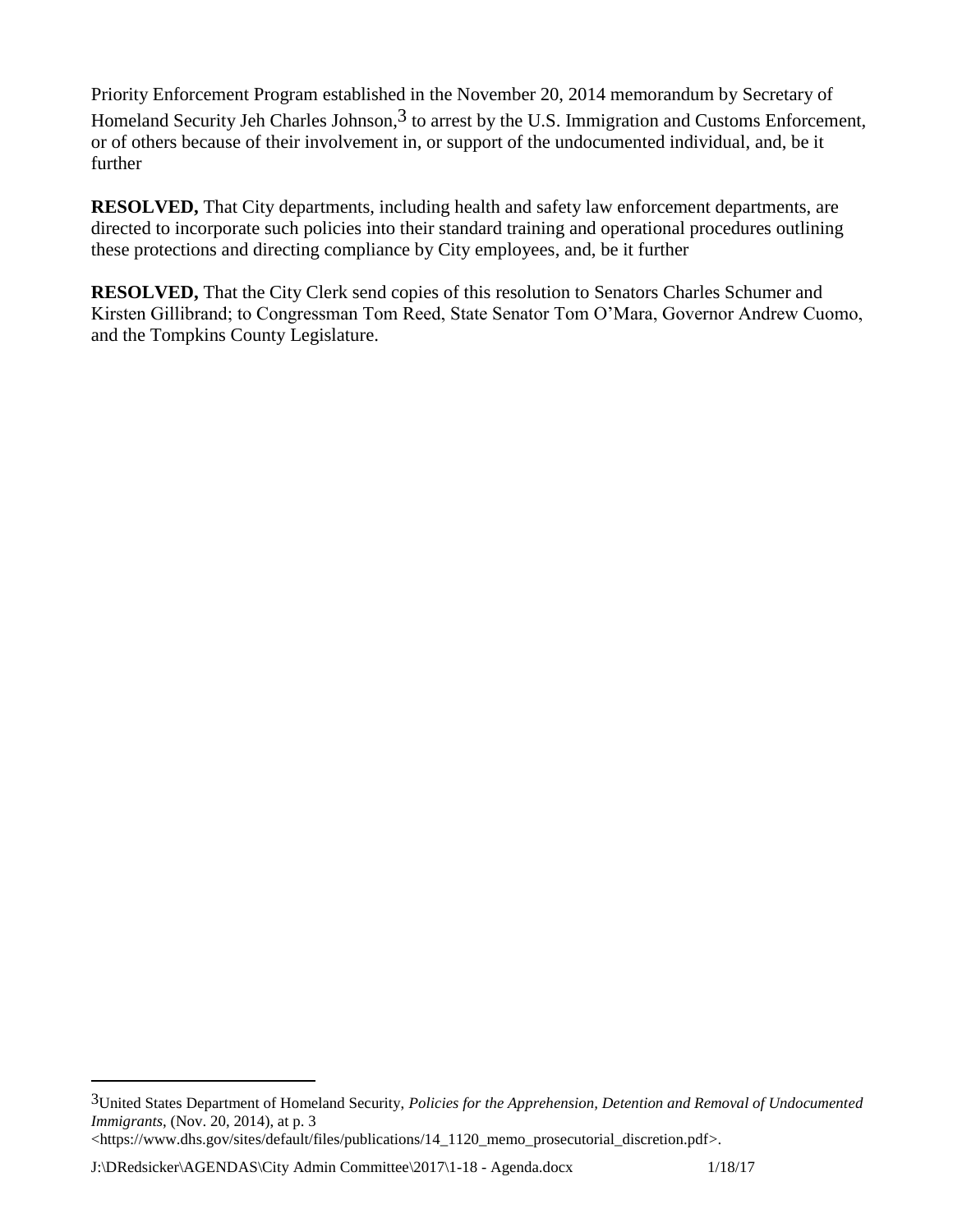### **3. City Administration, Human Resources, and Policy**

### **.3 Support of Issuing Driver's Licenses to New York State Residents Regardless of Immigration Status**

WHEREAS, many New Yorkers are being denied access to driver's licenses that they urgently need to drive to work, buy groceries, take their children to school, travel to appointments, attend religious worship, or take family members to hospitals in case of emergencies, and

WHEREAS, many New Yorkers who cannot obtain driver's licenses because of their immigration status live in fear that they will be arrested during a routine traffic stop, and because they do not have a driver's license they will be vulnerable to deportation and being separated from their families, and

WHEREAS, licensing drivers improves public safety by ensuring that everyone driving on our roads is properly licensed, informed of our traffic laws, and is operating a registered, inspected, and insured vehicle, and

WHEREAS, licensed drivers are more likely to stay at the scene of an accident to aid police and emergency workers and to exchange insurance information with other affected motorists; and WHEREAS, licensed drivers who witness crimes will be more comfortable reporting them to the police and cooperating in investigations, and

WHEREAS, allowing immigrants to obtain a driver's license regardless of immigration status would mean an increase in revenue for New York State from license and registration fees; and WHEREAS, removing immigration status barriers to driver's licenses will reduce the number of accidents involving uninsured motorists, leading to lower auto insurance premiums for all New Yorkers, and

WHEREAS, there are twelve states across the United States that already provide access to licenses to all residents, regardless of immigration status, including our neighboring states of Connecticut and Vermont; now, therefore, be it

**RESOLVED,** That the Common Council expresses our collective desire for safety and security for all of our residents and, further, our commitment to pursuing the common good by ensuring shared resources such as roads and highways be accessed and utilized responsibly and safely, and be it further

**RESOLVED,** That the Common Council recognizes immigration law to be a federal concern, and be it further

**RESOLVED,** That the Common Council calls upon the New York State legislature and Governor Cuomo to promptly ensure the issuance of driver's licenses to all New York residents, regardless of immigration status, and be it further

**RESOLVED,** That the City Clerk forward a true copy of this Resolution to Governor Cuomo, Assemblywoman Barbara Lifton, and State Senator Tom O'Mara.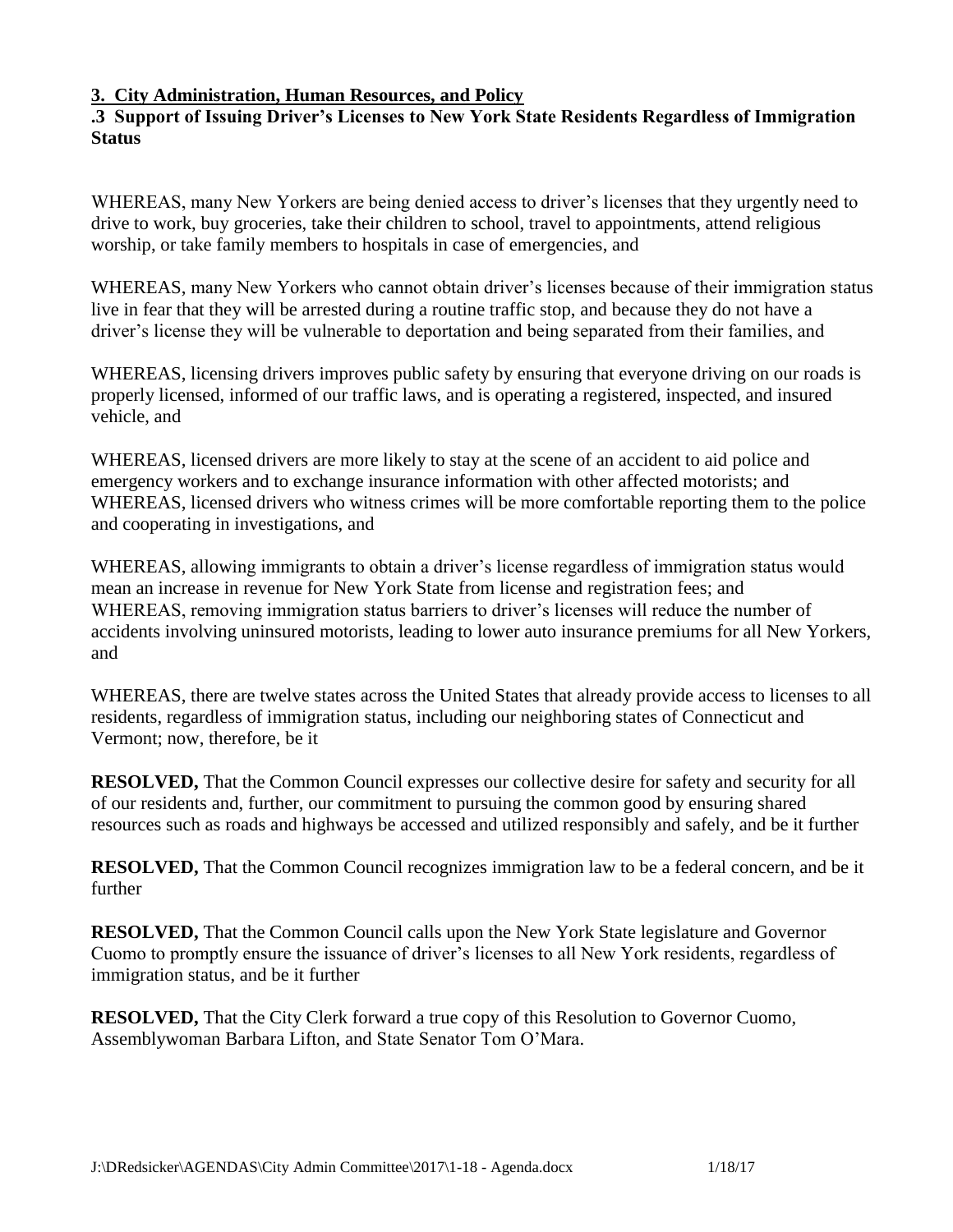#### **4. Finance, Budget, and Appropriations**

### **.1 Fire – Amendment to Budget for Purchase of Fire Police Vehicle**

WHEREAS, the Ithaca Fire Police is a unit of the Ithaca Fire Department comprised of members of Neriton Fire Company No. 9, and

WHEREAS, the Ithaca Fire Police Unit responds to emergencies requiring traffic and crowd control, and

WHEREAS, the work of the Fire Police involves the use of barricades, flares, portable traffic control signs, scene lighting, and traffic cones, and

WHEREAS, the Ithaca Fire Department does not have a vehicle to permanently store and made available for use for carrying traffic control equipment, and

WHEREAS, the members of the Fire Police Unit currently use their personal vehicles to transport traffic control equipment to emergency incidents, and

WHEREAS, on May 4, 2016, the Common Council authorized by resolution to accept up to twenty thousand dollars (\$20,000) from Neriton Fire Company No. 9 to fund the a used vehicle, and

WHEREAS, the Fire Chief and the members of Neriton Fire Company No. 9 have been unable to find a used vehicle acceptable for use as a Fire Police Vehicle, and

WHEREAS, Neriton Fire Company No. 9 has offered to fund the purchase of a **new** vehicle, up to **forty-one dollars (\$41,000)**, and

WHEREAS, Neriton Fire Company No. 9 has also offered to provide funding for retrofitting, and major repairs of the Fire Police vehicle, and

WHEREAS, the City Attorney has recommended that the Fire Police Vehicle be owned by the City of Ithaca for it to be eligible for insurance and registration under the City of Ithaca, and

WHEREAS, the Fire Police Vehicle, when not in use, will be parked or stored on City owned property, and

WHEREAS, the Fire Chief supports the request of Neriton Fire Company No. 9 to purchase a new vehicle for the Fire Police Unit; now, therefore be it

**RESOLVED,** The Common Council of the City of Ithaca approves the acceptance of funds from Neriton Fire Company No. 9 for the purchase of a new vehicle for the Fire Police Unit, and, be it further

**RESOLVED,** That Common Council hereby amends the 2017 authorized Fire Department Budget to account for the Fire Vehicle donation as follows:

> Increase Revenue Account: A3410-2705-12250 Donations \$55,000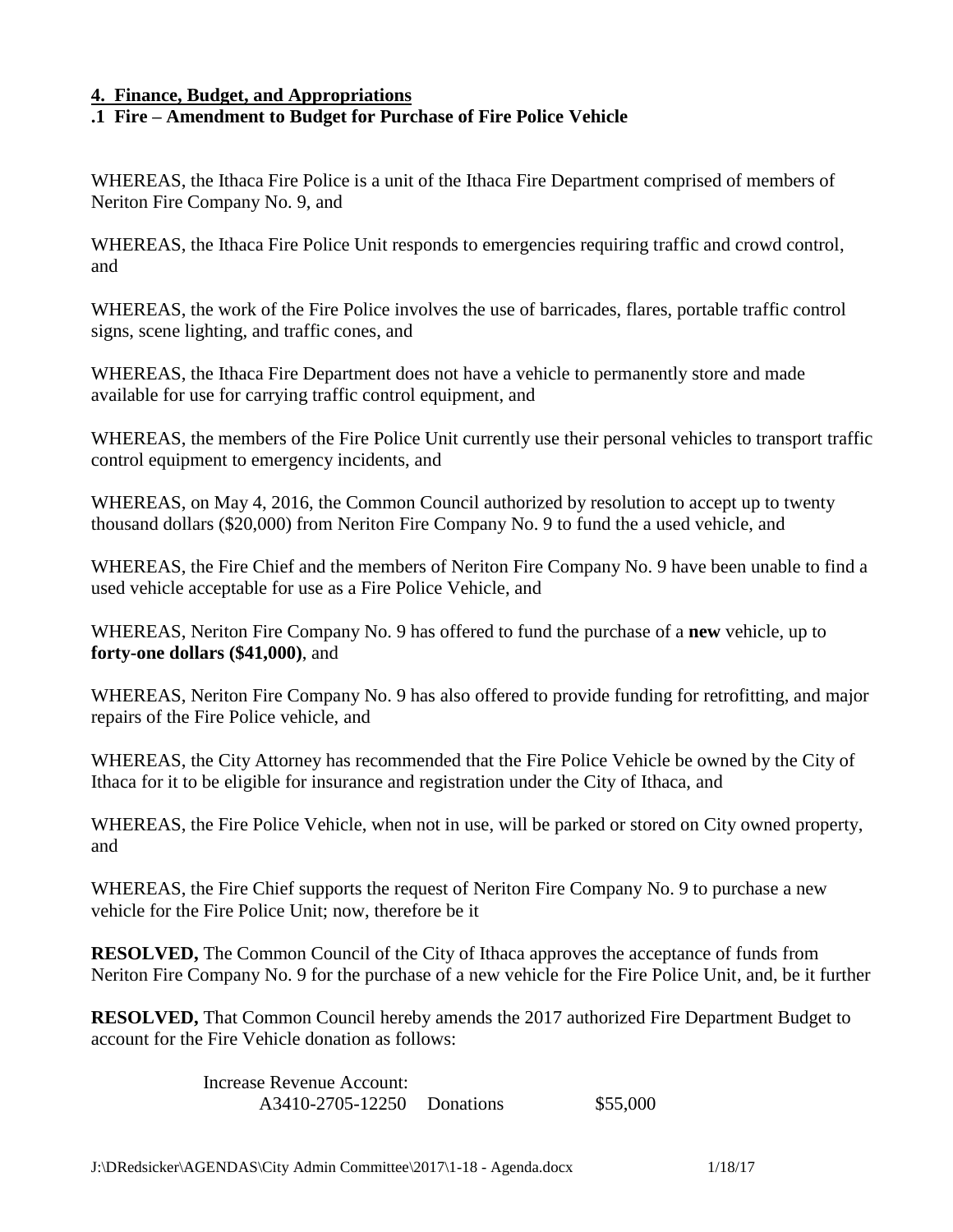Increase Appropriation Account A3410-5215-12250 Vehicles \$41,000 A3410-5476-12250 Equipment Maint. \$14,000

and, be it further

**RESOLVED,** The cost of registration, insurance, fuel and routine maintenance will be paid for out of existing Fire Department funding, and, be it further

**RESOLVED,** The Common Council authorizes the purchase of a Fire Police Vehicle at a cost not to exceed funds provided by Neriton Fire Company No. 9, and, be it further

**RESOLVED,** The Common Council authorizes the retrofitting and major repairs of the Fire Police Vehicle not to exceed funding provided by Neriton Fire Company No. 9.